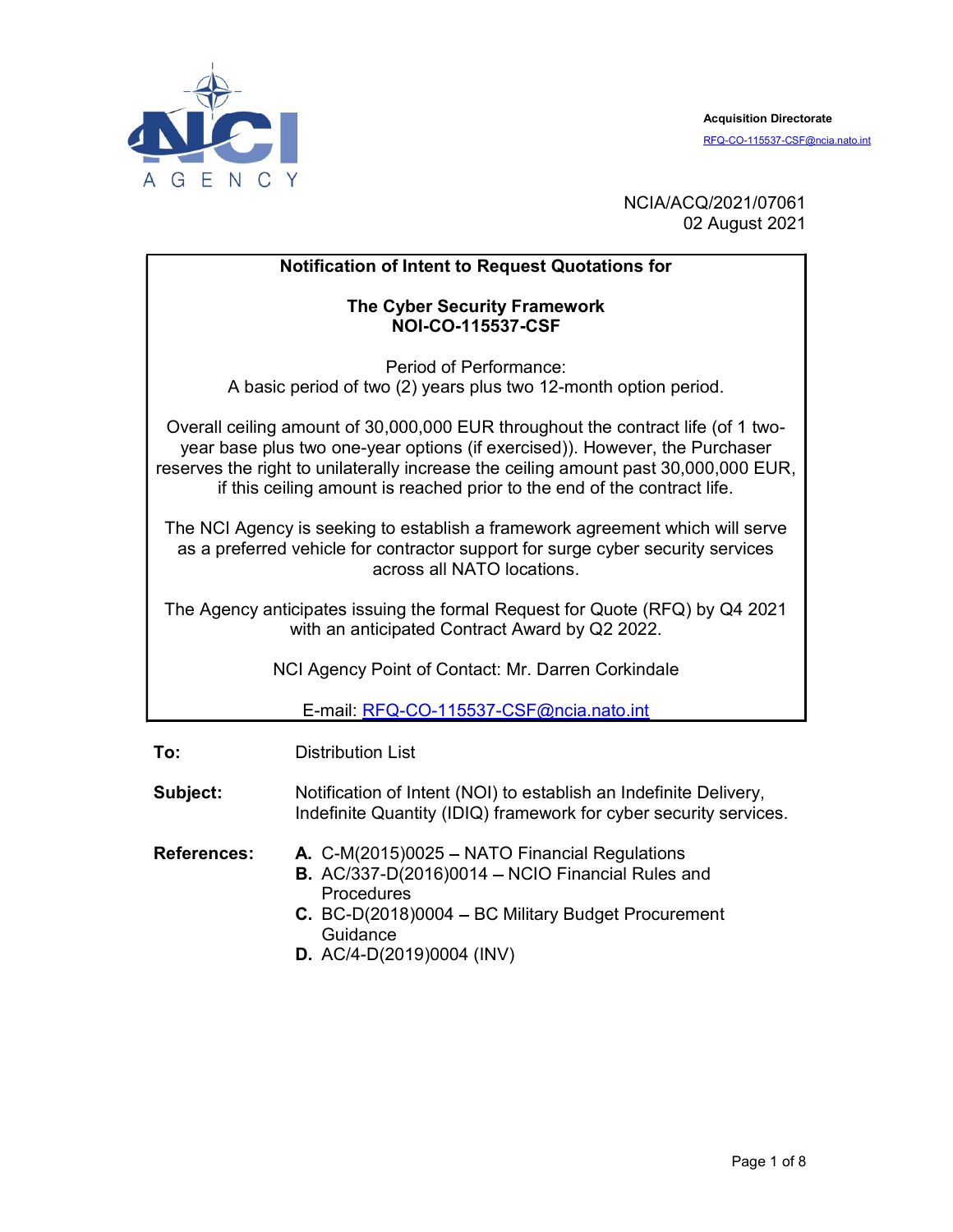

- 1. In accordance with References A-D, notice is given of the intent of the NATO Communications and Information Agency (NCI Agency) to issue a Request for Quote (RFQ) to establish a Firm Fixed Price (FFP) Multiple Award Indefinite Delivery Indefinite Quantity (IDIQ) framework using multiple funding sources at the NATO Enterprise level.
- 2. A summary of the requirements of the RFQ are set forth in Annex A attached to this letter. These requirements are currently being refined as part of the preparation of the proposed RFQ.
- 3. The reference for this RFQ is RFQ-CO-115537-CSF and all correspondence concerning this RFQ should reference this number.
- 4. The envisaged procurement procedure for this RFQ is Basic Ordering Agreement (BOA) Plus (BOA+). The successful bidder(s), pursuant to the RFQ following this NOI, will be the bid that offers the lowest price and is technically compliant in accordance with the evaluation criteria prescribed in the RFQ.
- 5. The formal RFQ is planned to be issued December 2021, and Contract Award is planned for no later than June 2022.
- 6. Attached to this letter at Annex B is a list of potential bidders that may be able to provide the services and equipment required for this project. This list was compiled from the companies that have an active BOA with the Agency.
- 7. The BOA+ procedures allow National Responsible Authorities to nominate eligible bidders in addition to the companies identified at Annex B. Any such nominations for companies that do not have an active BOA should come from the National Authorities via their Delegation/Mission to NATO, who will provide the requisite Declaration of Eligibility (DoE). Upon receipt of the DoE, the NCI Agency Contracting Officer will add the company to the Bidders List.
- 8. National Responsible Authorities are kindly requested to provide a list to the NCI Agency with Declarations of Eligibility, not later than 03 September 2021, of qualified and certified companies which may be interested in receiving a Request for Quote for this project.
	- a. In addition to the certification of the firm's security clearances required under this NOI, the DoE should include the following information for each of the nominated firms:

Name of the Firm Telephone number

E-mail address

Point of Contact.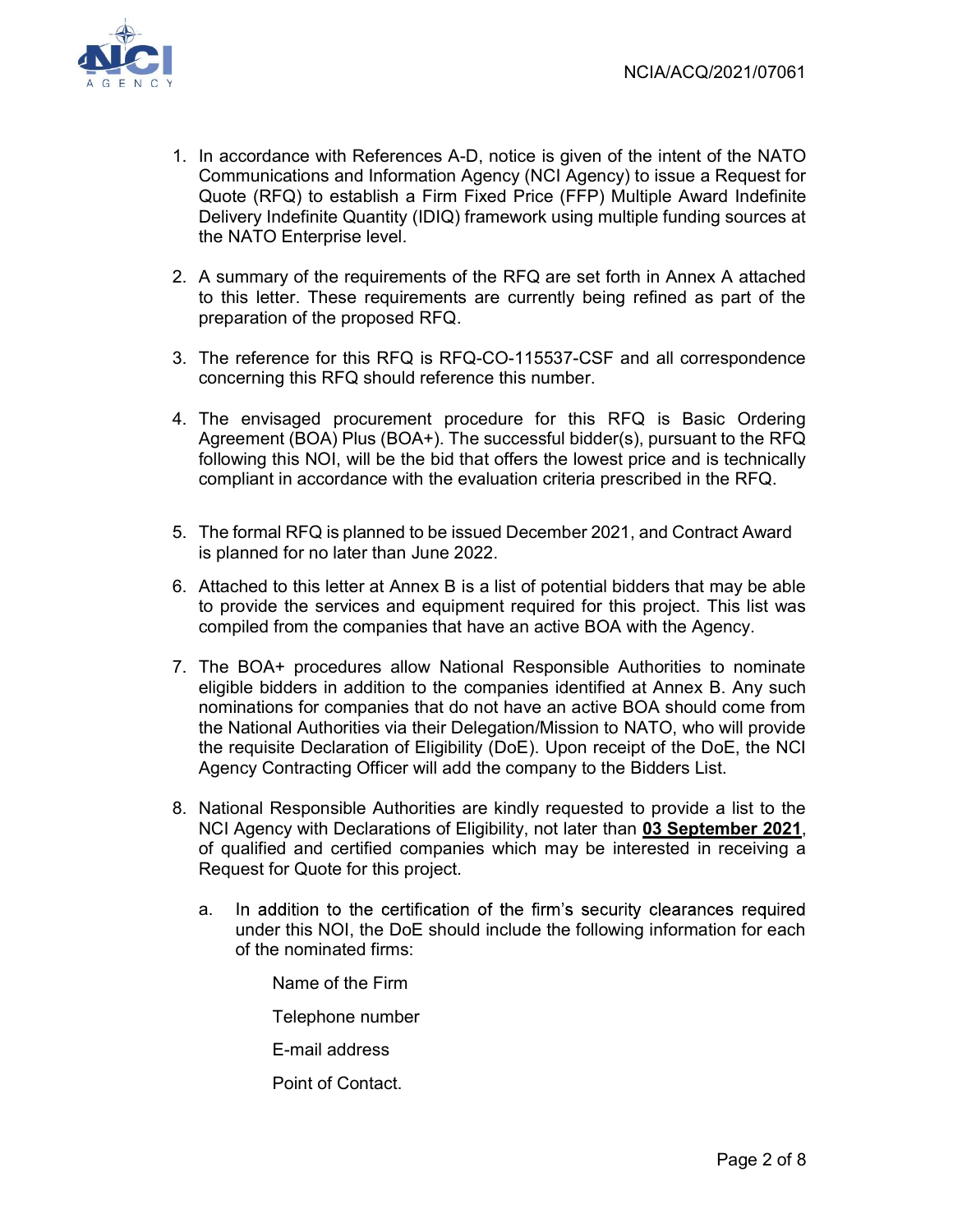

b. This information is critical to enable prompt and accurate communication with prospective bidders and should be sent to the following address:

> NATO Communications and Information Agency Attention: Mr. Darren Corkindale e-mail: RFQ-CO-115537-CSF@ncia.nato.int

- 9. Please note that requests for participation in this competition received directly from individual companies cannot be considered, unless they hold a valid BOA with the NCI Agency.
- 10. National authorities are advised the RFQ package is anticipated to be NATO UNCLASSIFIED; however, the RFQ and the contractual documents could contain references to other NATO documents classified as NATO RESTRICTED.
- 11. The successful bidder(s) may be required to handle and store classified information up to the level of NATO SECRET. In addition, Contractor personnel may be required to work unescorted in Class II Security areas and therefore, access can only be permitted to cleared individuals. Only companies maintaining such cleared facilities and the appropriate personnel clearances will be able to perform the resulting contract.
- 12. The Principal Contracting Officer for this RFQ is Rebecca Benson. The NCI Agency point of contact for all information concerning this NOI is Mr. Darren Corkindale, Senior Contracting Officer (Consultant) who can be reached at email: RFQ-CO-115537-CSF@ncia.nato.int
- 13. Your assistance in this procurement is greatly appreciated.

For the Director of Acquisition: Rebecca Benson Digitally signed by Rebecca Benson Rebecca Benson Principal Contracting Officer

Attachment(s):

Annex  $A -$  Summary of Requirements Annex B - Draft Bidders List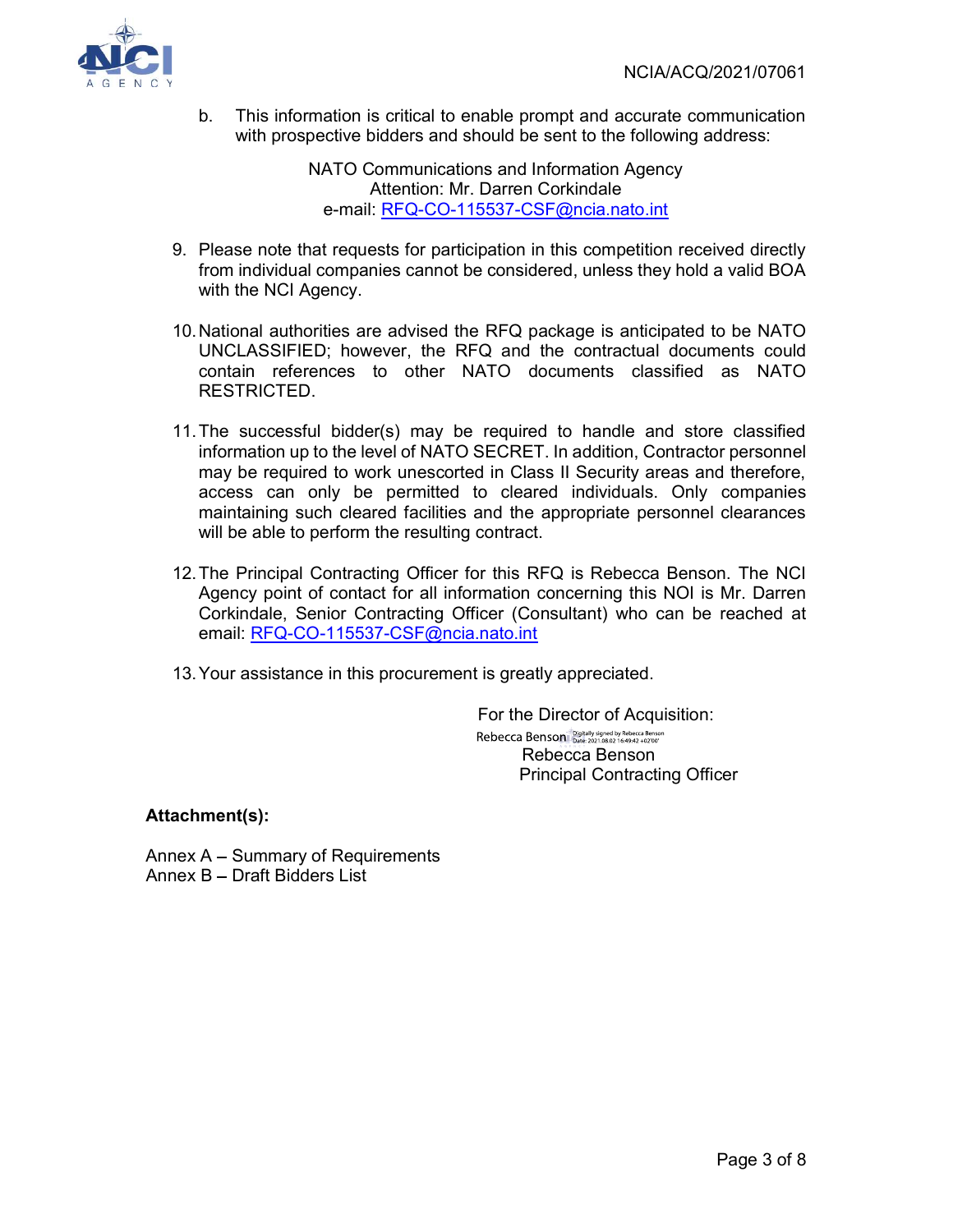

# Annex A: Summary of Requirements

## 1. Introduction

- a. The NATO Cyber Security Centre's (NCSC) mission is to lead the development and delivery of cyber security of cyber security capabilities and services.
- b. Over the past 24 months, the NCSC has been requested to provide services to support various projects across different NCI Agency Service Lines. In doing so, NCSC has utilised a mix of both in-house and external resources to support these projects. Following the expiry of existing contractual agreements, the NCSC is seeking to establish a framework agreement for cyber security services - known as the Cyber Security Framework (CSF).

## 2. Project Scope

- a. The NCI Agency does not currently have a preferred vehicle for contracted cyber security services. Therefore, through the CSF, NCSC aims to establish an IDIQ framework with up to three (3) suppliers as the preferred vehicle for contractor support for surge cyber security services during the framework's Period of Performance.
- b. The IDIQ will provide an overarching set of terms and conditions and a broad requirement. Up to three suppliers will receive a place on this IDIQ framework.
- c. When the Agency has a requirement for cyber security services, a Statement of Work (SoW) will be developed and a Delivery Order competition will be run among the three suppliers on the IDIQ. The resulting lowest priced, technically compliant offer would be awarded the resulting Task Order to complete the work detailed in the SoW. There is no guarantee of any work through the IDIQ framework.
- d. A place on the IDIQ framework agreement will be awarded through competition. The Agency will issue the IDIQ requirements, alongside a historic Task Order SoW for evaluation purposes only. The three lowest priced, technically compliant bids received for this historic Task Order will be awarded a place on the IDIQ framework. This approach will ensure that the three lowest priced suppliers in the market will competitively be awarded a place on the IDIQ for future Task Orders when a need arises.
- e. The aim of the IDIQ framework is to ensure a broad scope; however, for indicative purposes a non-exhaustive list of potential core services could include: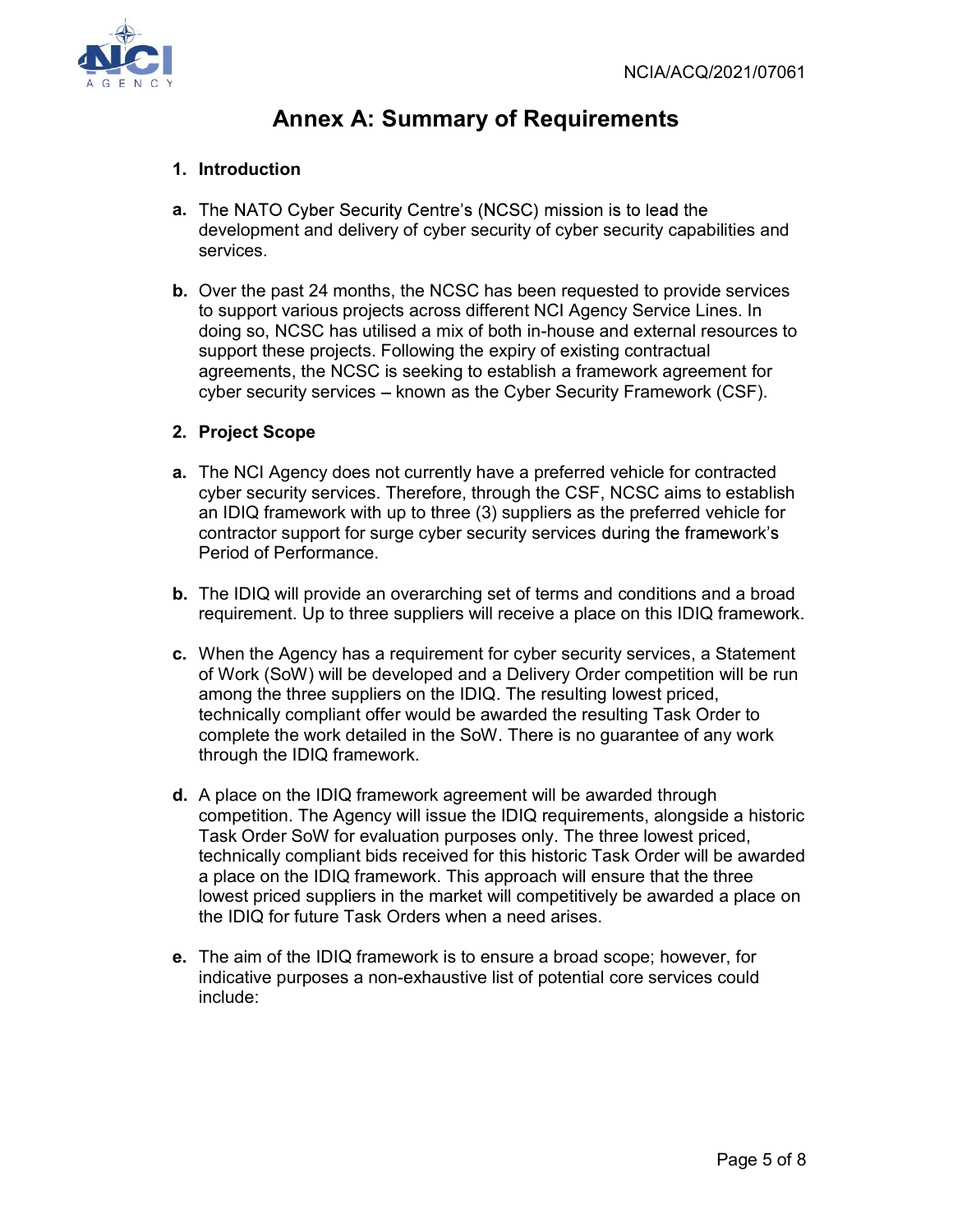

- I. The extension of NCSC services to Tier 3 Sites<sup>1</sup>. The extension may involve the following:
	- Deployment of a dedicated NATO Computer Incident Response Capability (NCIRC) Tier-3 enclave and/or
	- Configuration, tuning and/or testing of existing NCSC centralised services to support the extended NCSC protection and monitoring coverage to the additional site.

NCSC services include the following:

- 1. Online Computer Forensics (OCF)
- 2. Online Vulnerability Assessment (OVA)
- 3. Log Aggregation (LOG A)
- 4. Firewalls
- 5. Network Intrusion Prevention System (NIPS)
- 6. Full Packet Capture (FPC)
- II. Subject Matter Expertise (SME) on a level of effort basis for services including, but not limited to, virtualisation, on-site connectivity and firewall integration.
- f. Subsequent Task Orders will define the full scope, although it is envisaged that all services and associated goods procured under this IDIQ shall include delivery to NATO sites.

#### 3. Geographical Implementation

a. The Contractor shall supply equipment and services to all authorized NATO Command Locations in Europe and North Affiliates, upon issuance of Task Orders in accordance with the terms of the Contract. The list of existing affiliates is available at: http://www.nato.int/cps/en/natolive/structure.htm.

 $1$  Tier-3 encompasses a number of remote locations spread across the NATO Member Nations. Each of these typically include a separate, secure enclave into which NCSC's cybersecurity sensors and systems (for example, full packet capture and log collection) are deployed.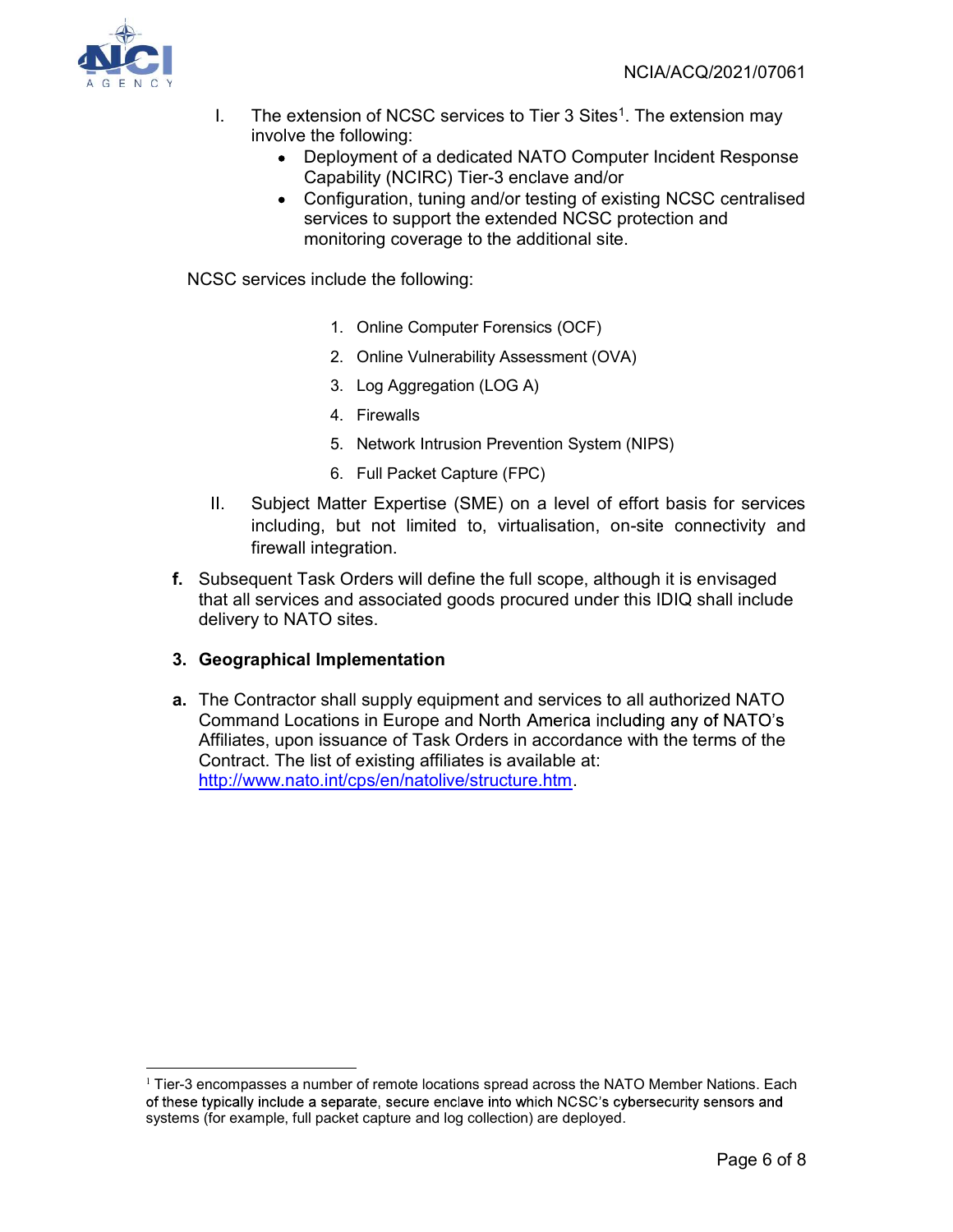

# Annex B - Draft Bidders List

| Country               | Vendor                                                                                                                                                                                                                                                                                                          |
|-----------------------|-----------------------------------------------------------------------------------------------------------------------------------------------------------------------------------------------------------------------------------------------------------------------------------------------------------------|
| <b>BELGIUM</b>        | <b>ATOS</b><br><b>BE NETWORKS</b><br>Brevco Services S.C.S.<br><b>Computer Sciences Corporation</b><br>Cypros C<br>Dell NV<br>Ericsson sa/nv<br>Getronics Belgium SA/NV<br>Proximus NV<br>RealDolmen NV<br>SAIT<br>Thales S.A.<br>UNIFY COMMUNICATIONS<br>Van Roey Automation NV<br><b>Verizon Terremark NV</b> |
| <b>CANADA</b>         | General Dynamics Mission Systems-Canada<br>Norsat International Inc.                                                                                                                                                                                                                                            |
| <b>CROATIA</b>        | CROZ d.o.o. za informaticku djelatnost<br>IN2 Information Engineering Ltd.<br>KING ICT d.o.o.<br>Senso IS d.o.o.<br>Span PLC                                                                                                                                                                                    |
| <b>CZECH REPUBLIC</b> | Autocont                                                                                                                                                                                                                                                                                                        |
| <b>FRANCE</b>         | Airbus Defence and Space SAS<br>CS Systèmes d'Informations<br><b>MARLINK SAS</b><br><b>Orange Business Services</b>                                                                                                                                                                                             |
| <b>GERMANY</b>        | Bechtle GmbH & Co.KG<br><b>CONET Solutions GmbH</b><br><b>CSC Deutschland Solutions GmbH</b><br>Cognizant Consulting and Services GmbH<br><b>FREQUENTIS Deutschland GmbH</b><br>GTSI Corp.<br>Quin GmbH<br>T-Systems International GmbH<br>Telespazio VEGA Deutschland GmbH                                     |
| <b>GREECE</b>         | Info-Quest SA<br>PC SYSTEMS S.A.                                                                                                                                                                                                                                                                                |
| <b>HUNGARY</b>        | Navigator Zrt.<br>S&T Consulting Hungary Ltd.                                                                                                                                                                                                                                                                   |
| <b>ITALY</b>          | 3F & EDIN Spa<br>NA.EL. SRL<br><b>SMS Engineering srl</b><br>TELSY S.p.A.<br>Vitrociset S.p.A.                                                                                                                                                                                                                  |
| <b>LATVIA</b>         | DATI Group, LLC<br>SIA Fima                                                                                                                                                                                                                                                                                     |